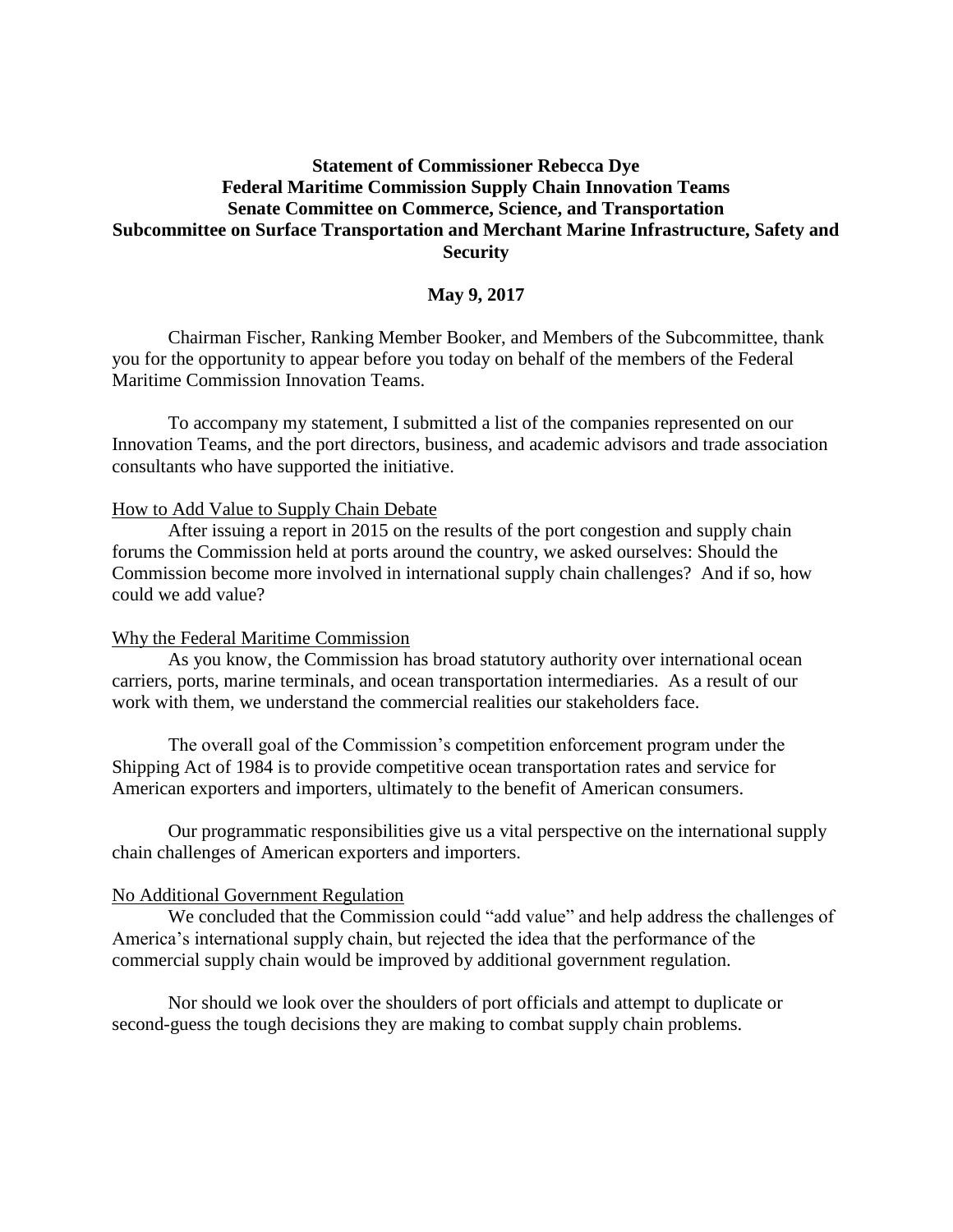#### Team Work and Process Innovation

The approach we adopted for this initiative is built on two concepts: team work and process innovation.

We heard from industry groups that many business leaders were anxious to "roll up their sleeves" and actively engage "across the table" to address end-to-end global supply chain issues together.

To respond to this desire for active engagement, we organized teams of industry leaders representing key supply chain industries: ocean carriers, U.S. ports, marine terminal operators, warehouse operators, chassis providers, longshore labor, trucking, railroads, intermediaries, and American exporters and importers.

Second, we directed our teams to focus on "actionable" process innovation. We asked them to "step out of their business silos" and identify one key process innovation that would improve overall international supply chain reliability and resilience.

#### Innovation Teams Recommendation

At the launch of our Supply Chain Innovation Teams initiative last May, our three teams quickly identified supply chain visibility as one of the most effective ways to increase supply chain performance.

Integrated information systems provide supply chain visibility that encourages businesses to act in a more coordinated and effective way.

### National Seaport Information Portal

Our Innovation Teams identified the development of a national seaport information portal as the one process innovation that could be adapted for use by ports around the United States.

Our import teams developed standardized information for each actor in the international import supply chain and determined when that information must be available.

In July, our export teams will begin developing standardized information for our export supply chain.

#### Port Director Interviews

Collateral benefits of our initiative include the insights team members have gained into the business realities of other actors in the supply chain system.

We have also gained a great insights into the strengths of and opportunities for U.S. ports. We have organized interviews with many of our American port directors and are impressed by their professionalism and dedication.